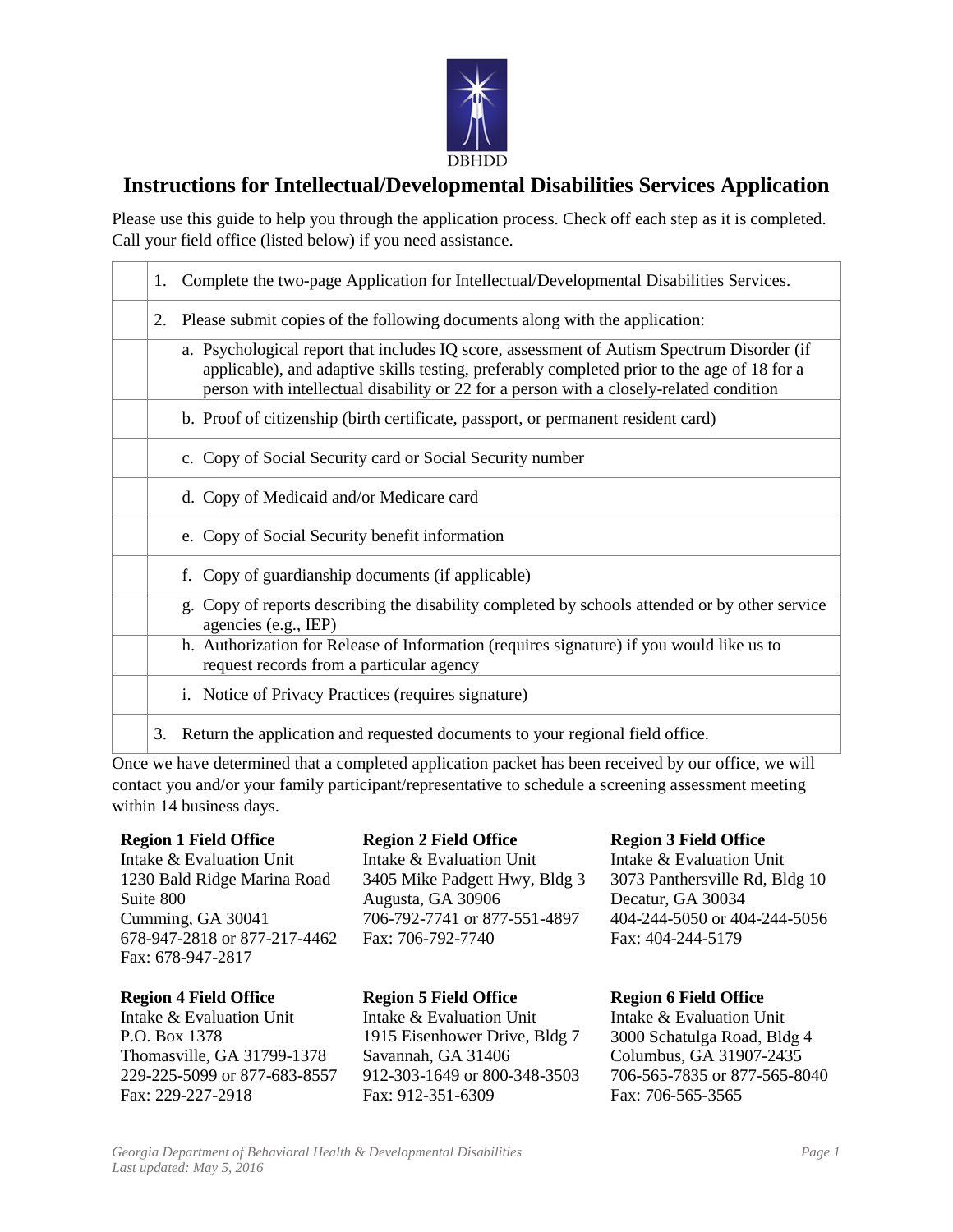

# **Application for Intellectual/Developmental Disabilities Services**

If you need assistance completing this application, please contact your local Intake and Evaluation Office.

## **I. GENERAL INFORMATION (APPLICANT)**

| Name: $\_\_$                                                                                                                                                                                                                   |        |                         |          |  |  |
|--------------------------------------------------------------------------------------------------------------------------------------------------------------------------------------------------------------------------------|--------|-------------------------|----------|--|--|
| First                                                                                                                                                                                                                          | Middle | Last                    |          |  |  |
| Address: _______                                                                                                                                                                                                               |        |                         |          |  |  |
| Street Address (Apartment Number if Applicable)                                                                                                                                                                                |        |                         |          |  |  |
| City                                                                                                                                                                                                                           | County | State                   | Zip Code |  |  |
|                                                                                                                                                                                                                                |        |                         |          |  |  |
| Telephone Number: <u>Area Code</u>                                                                                                                                                                                             |        | Marital Status: S M D W |          |  |  |
|                                                                                                                                                                                                                                |        | $Medicare \#$           |          |  |  |
|                                                                                                                                                                                                                                |        |                         |          |  |  |
|                                                                                                                                                                                                                                |        |                         |          |  |  |
|                                                                                                                                                                                                                                |        |                         |          |  |  |
| City                                                                                                                                                                                                                           | County | State                   | Zip Code |  |  |
| Relationship to Applicant: __________________________________Telephone Number: _____                                                                                                                                           |        | Area Code               |          |  |  |
| Email: The contract of the contract of the contract of the contract of the contract of the contract of the contract of the contract of the contract of the contract of the contract of the contract of the contract of the con |        |                         |          |  |  |
| LEGAL STATUS OF APPLICANT: __Minor __Competent __Legally Incompetent (Documentation<br>Required)                                                                                                                               |        |                         |          |  |  |
|                                                                                                                                                                                                                                |        |                         |          |  |  |
| Address: ________<br>Street Address (Apartment Number if Applicable)                                                                                                                                                           |        |                         |          |  |  |
| City                                                                                                                                                                                                                           | County | State                   | Zip Code |  |  |
|                                                                                                                                                                                                                                |        | Area Code               |          |  |  |
|                                                                                                                                                                                                                                |        |                         |          |  |  |
|                                                                                                                                                                                                                                |        |                         |          |  |  |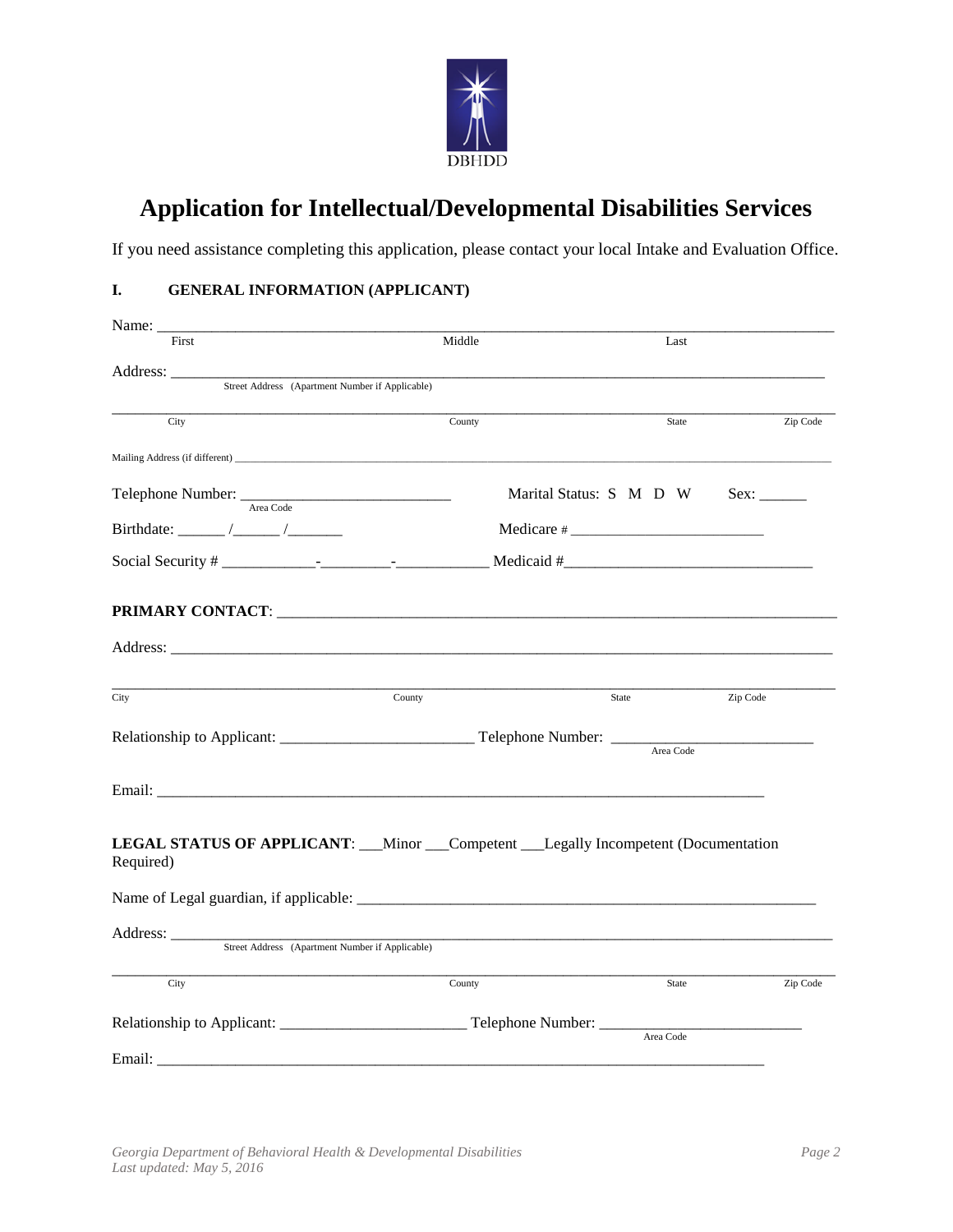

#### **II. ASSESSMENT OF DEVELOPMENTAL DISABILITY AND ELIGIBILITY**

To be eligible for Georgia's Developmental Disabilities services, you must be:

- a. Medicaid eligible
- b. Have an intellectual disability since birth or before age 18, or another closely-related condition since birth or before age 22, which requires similar services to those needed by people with an intellectual disability.
- c. Be at risk for going into an institution for people with an intellectual disability, if you do not get the services you need in your community.

During your initial screening appointment, specific medical information will be collected to confirm the disability. Please read the *Information for Applicant* checklist at the front of this application.

#### **III. SERVICE NEEDS**

Describe the type of services you believe you need. For example do you need help with getting a job, do you need assistance to get dressed, do you need family support or do you need some place to live.

\_\_\_\_\_\_\_\_\_\_\_\_\_\_\_\_\_\_\_\_\_\_\_\_\_\_\_\_\_\_\_\_\_\_\_\_\_\_\_\_\_\_\_\_\_\_\_\_\_\_\_\_\_\_\_\_\_\_\_\_\_\_\_\_\_\_\_\_\_\_\_\_\_\_\_\_\_\_\_\_\_\_\_\_\_\_\_\_\_\_\_\_\_

\_\_\_\_\_\_\_\_\_\_\_\_\_\_\_\_\_\_\_\_\_\_\_\_\_\_\_\_\_\_\_\_\_\_\_\_\_\_\_\_\_\_\_\_\_\_\_\_\_\_\_\_\_\_\_\_\_\_\_\_\_\_\_\_\_\_\_\_\_\_\_\_\_\_\_\_\_\_\_\_\_\_\_\_\_\_\_\_\_\_\_\_\_

\_\_\_\_\_\_\_\_\_\_\_\_\_\_\_\_\_\_\_\_\_\_\_\_\_\_\_\_\_\_\_\_\_\_\_\_\_\_\_\_\_\_\_\_\_\_\_\_\_\_\_\_\_\_\_\_\_\_\_\_\_\_\_\_\_\_\_\_\_\_\_\_\_\_\_\_\_\_\_\_\_\_\_\_\_\_\_\_\_\_\_\_\_

\_\_\_\_\_\_\_\_\_\_\_\_\_\_\_\_\_\_\_\_\_\_\_\_\_\_\_\_\_\_\_\_\_\_\_\_\_\_\_\_\_\_\_\_\_\_\_\_\_\_\_\_\_\_\_\_\_\_\_\_\_\_\_\_\_\_\_\_\_\_\_\_\_\_\_\_\_\_\_\_\_\_\_\_\_\_\_\_\_\_\_\_\_

\_\_\_\_\_\_\_\_\_\_\_\_\_\_\_\_\_\_\_\_\_\_\_\_\_\_\_\_\_\_\_\_\_\_\_\_\_\_\_\_\_\_\_\_\_\_\_\_\_\_\_\_\_\_\_\_\_\_\_\_\_\_\_\_\_\_\_\_\_\_\_\_\_\_\_\_\_\_\_\_\_\_\_\_\_\_\_\_\_\_\_\_\_

**IV. COMPLETED BY:**

| Name: | <u> 1980 - John Stoff, deutscher Stoff, der Stoff, der Stoff, der Stoff, der Stoff, der Stoff, der Stoff, der Sto</u> |          |        |  |  |
|-------|-----------------------------------------------------------------------------------------------------------------------|----------|--------|--|--|
|       |                                                                                                                       | Guardian | Other: |  |  |
|       |                                                                                                                       |          |        |  |  |
|       | What is the best way to contact you?                                                                                  |          |        |  |  |

When this application is received, it will be stamped with a date. Once we have determined that a completed application packet has been received by our office, we will contact you and/or your family participant/representative to schedule a screening assessment meeting within 14 business days.

**Return this application in the envelope provided.**